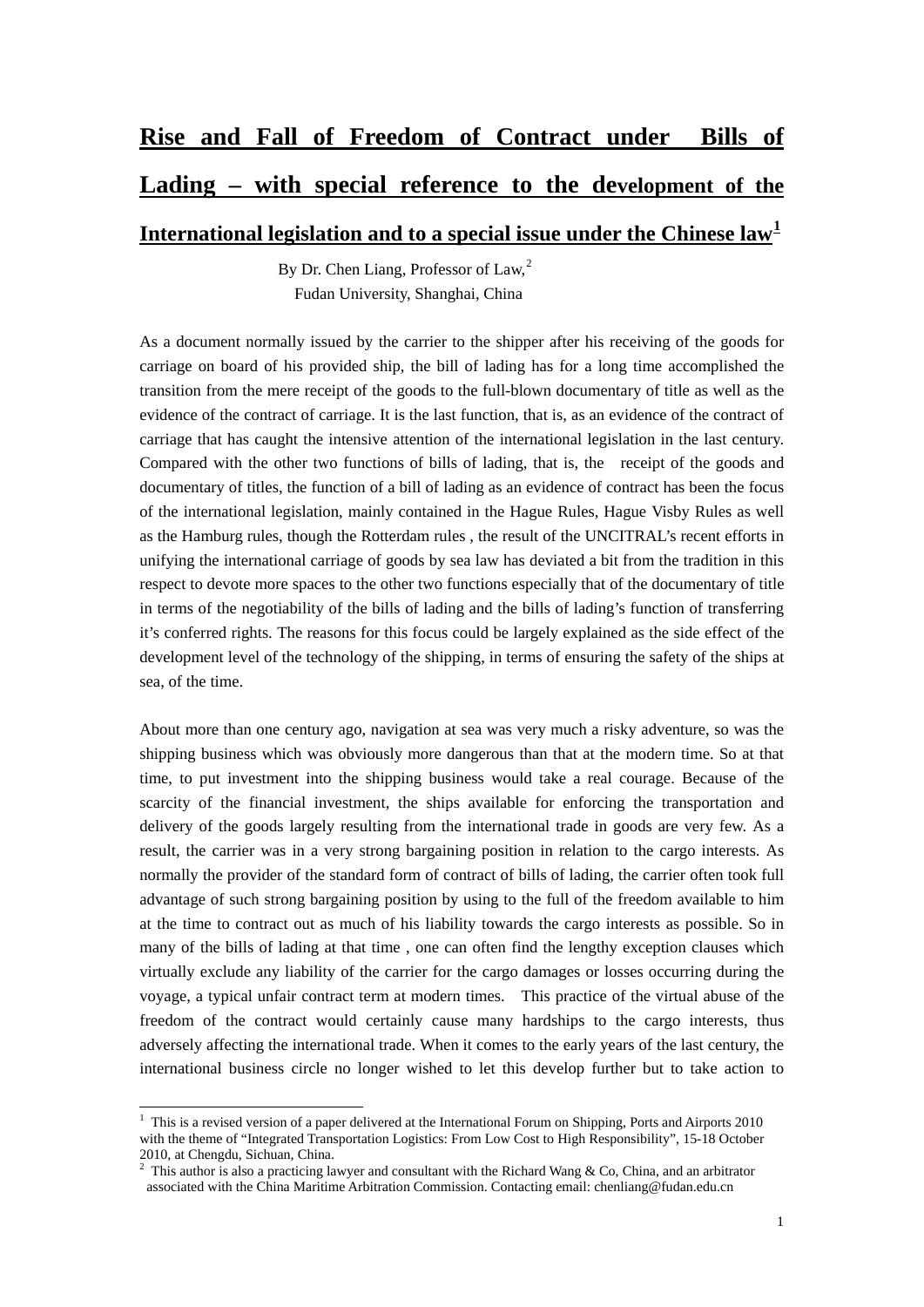impose legislative control of such an abuse. The result of such efforts is the birth of the Hague Rules, the earliest one of this kind at international level in regulating the contract of carriage of goods by sea as evidenced by the bills of lading.

But how the Hague Rules manage to exercise such a control? The following is a brief account. This first international convention regulating the contract evidenced by the bill of lading is mainly based on some well-used standard form of bills of lading, and succeeded in establishing a minimum liability basis of the carrier which can not be reduced or excluded contractually. These minimum obligation mainly consists of the following three obligations imposed on the carrier, that is , care of goods , exercise of due diligence in providing a seaworthy ship and not to deviate in the prosecution of the voyage. These three obligations should then be mainly qualified by the following three kinds of exception clauses: first, total exclusion of liability clause as embodied in Art 4, rule 2, second. limitation of liability clause as mainly embodied in art. 4 r.5, and third, the limitation of action clause as embodied in art. 3, r. 6. Besides, the provision related to the carriage of dangerous goods as provided for under art. 4, r. 6 could also be treated belonging to the first kind as above mentioned as a further qualification of the carrier's above mentioned three kinds of express obligations. On the other hand, art. 3, r. 8 mainly serves as a main controlling provision in the sense that it by its own wording would strike down any bill of lading clause aiming at reducing or contracting out the above mentioned minimum liability as provided for under the Hague Rules. So in the light of Art. 3, r. 8 alone, one can say that the abuse of the freedom of contract has been controlled to some extent. However, if the parties so agree, they can increase, also by reason of the same art. 3, r, 8, the liability of the carrier from the basis of the minimum liability. So in the light of only this, one may say that freedom of contract can still be practiced under the Hague Rules in some limited scope. That said, still the outcome of this first international convention- the Hague Rules- can be said to be tilted towards or in a bit favor of the shipowners. The reason for this is mainly because the three kinds of exception clauses as mentioned above has largely provided shelter for some infamous excepted perils such as the negligence of the employees of the carrier or that of the third party in the navigation and management of the ship. In the presence of these exception clauses under the Hague Rules, the carrier need not take the trouble to embody them into his pre-prepared standard form of the bill of lading as they would be implied into the contract governed by the Hague Rules as part of such a contract anyway. So in this sense, the carrier's right of enjoying the freedom of the contract is still largely preserved or in other words, one of the products of the use or abuse of the freedom of contract in the pre-Hague Rules period has in fact been acknowledged and retained under the Hague Rules. That is why there were further needs for the evolution, if not the revolution, to the interests of the international trade if not to the interests of the cargo only, of The Hague Rules which will be discussed in the following

The Hague –Visibly Rules, completed in 1968, can not be said to tilt the balance further towards the cargo interests even in terms of the increasing of the limitation amounts for cargo damages which is mainly caused by inflation compared with its predecessor . The reason for this is mainly because that the framework under the Hague Visby Rules is not much different from that under the Hague Rules. In fact , by incorporating partly the Himalaya clause into the Hague Visby rules through art.IV, r.2 , bis , the cargo interests have been virtually prevented by such a provision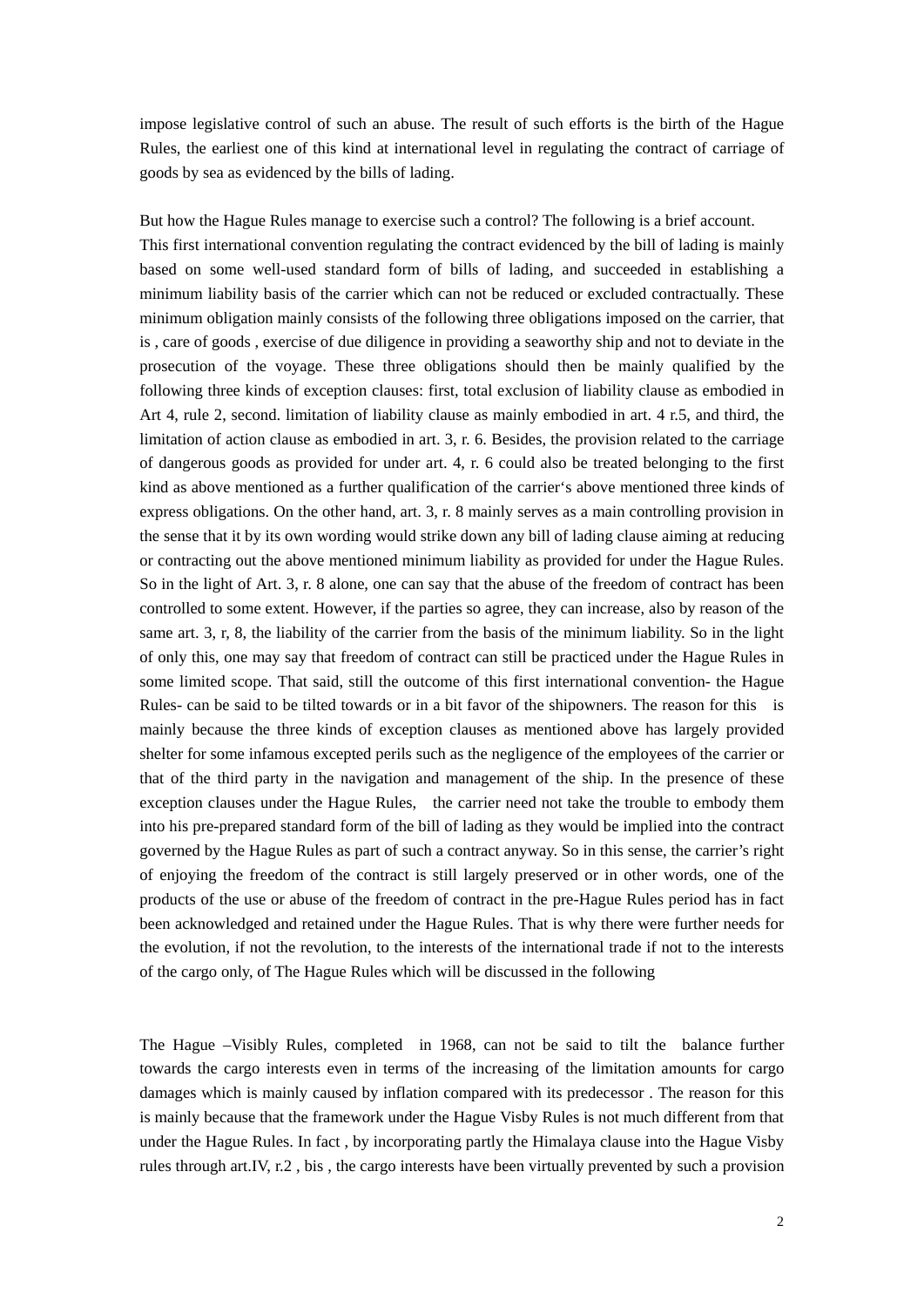from choosing to sue the employees of the carrier in tort. To make the idea under the Himalaya clause statutory partly at least is an open endorsement of the doctrine of freedom of contract in the sense that the Himalaya clause is a product of the freedom of contract though it is in fact not so legitimate in front of the well respected doctrine of privity of contract in those days.. However, the fact that such a statutory Himalaya clause as embodied under art.IV, rule 2 bis excludes the independent third party from the list of beneficiaries who is otherwise a beneficiary under the conventional Himalaya clause and can enjoy the benefits of the exception clauses available to the carrier is obviously another obstacle to the freedom of contract in this area. In the similar vein, art.IV, r. 2 bis also makes it unnecessary for the cargo interest to make a choice of cause of action between contract and tort or something else such as bailment in order to evade the exception clauses embodied in Art. 4 rule 2. That is because it makes the exception clauses embodied under The Hague Visby Rules available to the carrier no matter on whatever cause of action the cargo plaintiff would choose to base his claim. Such a provision to exclude the self- same liability at different levels of cause of action could be regarded as a blessing to the contractual intention which is the foundation of the freedom of contract doctrine. With the mixed blessings added by the Hague Visby Rules, the fortune of the freedom of contract remains almost the same under the Hague Visby rules as under The Hague Rules.

When the Hamburg Rules was completed in 1978, the pendulum has been drastically swung further towards the cargo interests, that is, the framework of setting out the mandatory minimum liability of the carrier to be limited by the exception clauses has been changed dramatically into that of blending the basic liability and exception clauses into one single provision. Under such a provision, the exception for the carriers' liability for the negligence of his employees and some of his engaged third parties in the navigation and management of the ship which could be found under art 4, r.2 of The Hague or Hague Visby Rules has disappeared. So under the Hamburg Rules the carrier's minimum compulsory liabilities increased drastically, which is certainly an increased restriction on the freedom of contract on the part of the carrier. Consistent with this is the prolongation of the compulsory duration of the voyages from the tackle-to-tackle to the warehouse- to- warehouse under the convention, plus the added regulation of the document called the letter of indemnity which is made only valid between the carrier and the shipper under the Hamburg Rules. Besides, the peril of delay in the prosecution of the voyage has been regulated expressly for the first time under this kind of international convention as under the Hamburg Rules. All these new provisions introduced by the Hamburg Rules are further restrictions on the freedom of contract. That said, to have brought the deck cargo as well as life animals within the coverage of the Hamburg Rules under certain circumstances also has shrunken the scope of the operation of the freedom of contract. However, to add the third party engaged by the carrier as another beneficiary of the statutory Himalaya clause under the Hamburg rules could be regarded as adding credit to the product of the freedom of the contract -- the conventional contractual Himalaya clause. The increase of the compulsory time limit for action from one year under the Hague and Hague Visby Rules to two years under the Hamburg Rules could be said to restrict the freedom further on the part of the carrier who would very much hope to reduce such time limit to as short as possible a length. Nonetheless, The same controlling provision to the effect of prohibiting the reducing and contracting out of the minimum liability of the carrier can also be found under Art 23 of the Hamburg Rules, which is an obvious restriction on the freedom of the contract, though like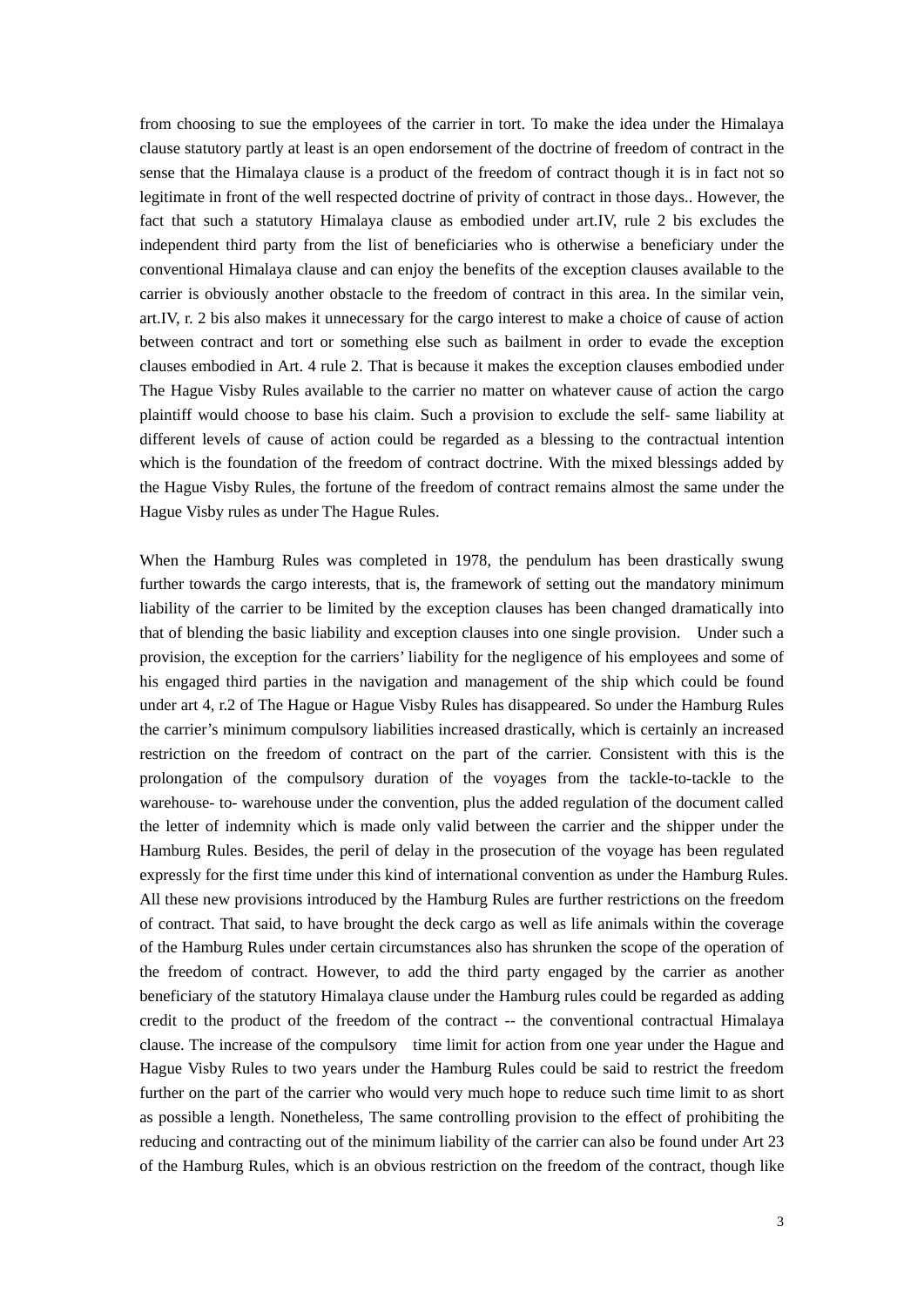under the Hague or Hague Visby Rules, the increasing of the carriers' liability from such statutory minimum liability by agreement is allowed. Like that under the Hague Visby Rules, the fact that the Hamburg Rules also took the chance to increase the limitation amount to compensate for the loss of value for the remedy caused by the inflation over the years can not be said to allow more scope for the operation of freedom of contract as its effect has been mainly set off by the inflation. In all, it could be said that the enlargement of the scope of the regulation and the deletion of some important excepted perils in favor of the carrier evidence a drastic fall of the freedom of contract under the Hamburg Rules. That notwithstanding, though the members to the Hamburg Rules has increased steadily, many maritime powerful states refuse to endorse the rules thus reducing largely their practical effect.

The fact of the co-existing of the three conventions, that is, the co-existence of The Hague, Hague Visby and Hamburg Rules, obviously affect adversely the mission of international uniformity in this area. Additionally, there are many unsatisfactory areas in the conventions which need to be reformed and updated. Thus a new convention intended to replace the above three had been under drafting for some years and such a drafting had finally come to a conclusion on the  $11<sup>th</sup>$  of December of 2008 when the General Assembly of the United Nations voted through the convention now called The Rotterdam Rules. Though how long would it take for it to take effect is still unknown, as up to recently this writer only found from the website of the UNCITRAL $^3$  $^3$  that twenty three states had signed the convention, but none of them had ratified and etc. the convention yet as it is so required by Art.94, rule 1 of the Rotterdam Rules for the Rules to take effect<sup>[4](#page-3-1)</sup>. Nevertheless, it is still worth giving it a brief account in the context of my paper here.

Although how generally the Rotterdam Rules would affect the shipping practice is still to be seen during its exposure to the reality after its eventual coming into force, the following obvious changes affecting the contractual freedom can be observed. First, the warehouse –to – warehouse duration of the voyage has been prolonged further to the door-to-door one, thus reducing the space for the operation of freedom of contract. That is in despite of the fact that under art.12.3, contractual parties are allowed the freedom to agree on the time and location of the receipt and delivery of the goods for determining the carriers' period of responsibility though such freedom is provided for under the same provision to be subject to two specific limits. Second, much more scope is given to the regulation of the shippers' liability and in fact the Rotterdam Rules has for the first time in this area set out the compulsory minimum liability for the shippers, which obviously restrict the freedom of contract in this area further. The reason for such a new area of regulation may be due to the fact that at modern times many shippers are in fact big companies and are no longer in a weak position as in the old days when the Hague Rules was drafted. Third, electronic documents also receive intensive regulation under this Rotterdam Rules so that freedom of contract has been denied of the chance of or limited to a smaller scope of playing an important

<u>.</u>

<span id="page-3-0"></span><sup>3</sup> See [http://www.uncitral.org/uncitral/en/uncitral\\_texts/transport\\_goods/rotterdam\\_status.html](http://www.uncitral.org/uncitral/en/uncitral_texts/transport_goods/rotterdam_status.html) ( last visit on October 20, 2010)

<span id="page-3-1"></span><sup>4</sup> According to this art. 94(1), the convention will comes into force only "on the first day of the month following the expiration of one year after the date of deposit of the twentieth instrument of ratification, acceptance, approval or accession."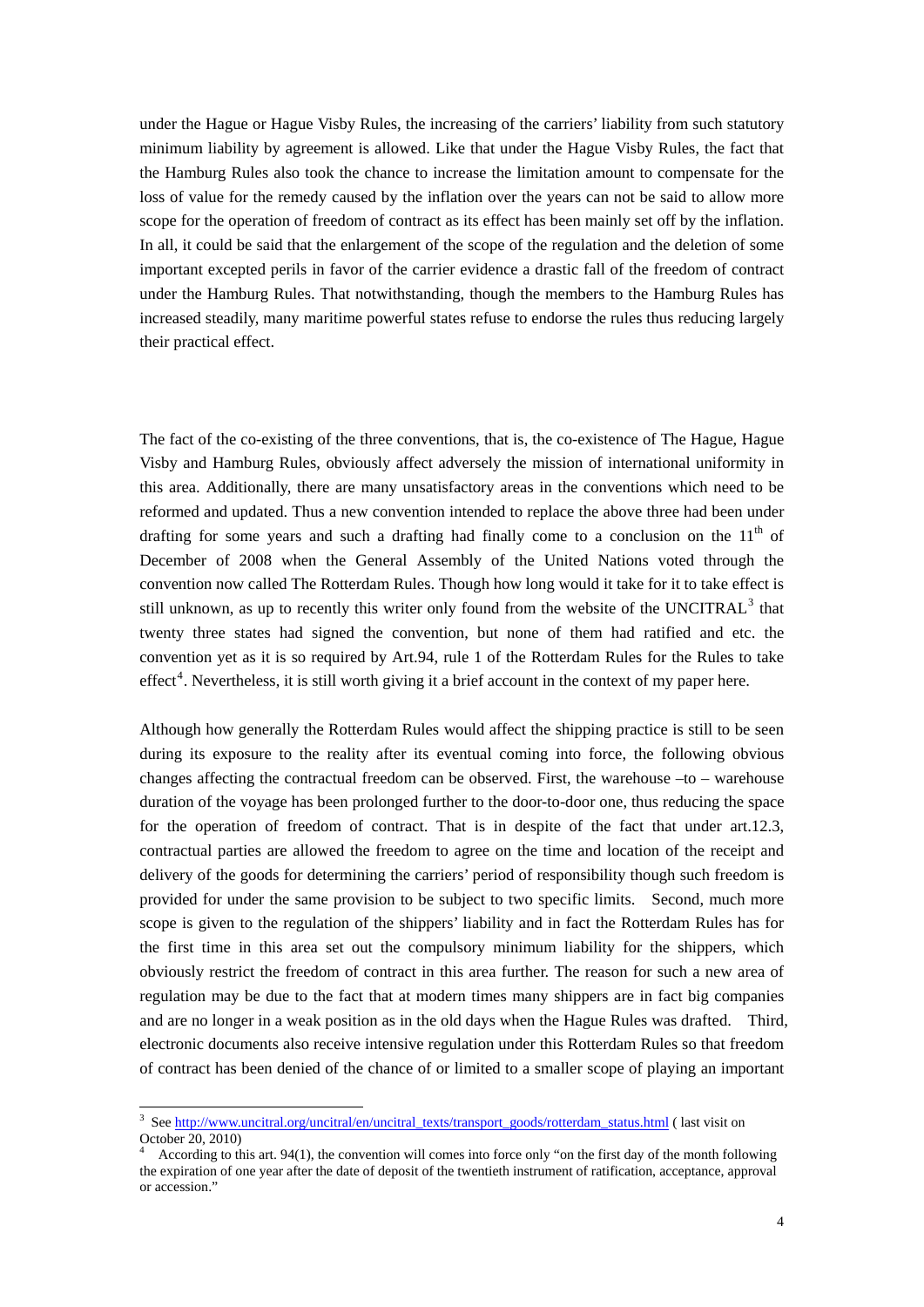role on this relatively new front. Fourth, the volume contract, service contract by another name, was introduced for the first time into this kind of convention. But unlike the general contract of carriage as evidenced by the bills of lading, paper or electronic, the volume contract is exempted from the mandatory application of the minimum liability as provided for under art 80 of the Rotterdam Rules. In other words, although the minimum liability as found under this new convention could be applied to the volume contract by default, they nevertheless can be contracted out or contractually modified. Besides, that some new terminology or concept such " controlling parties" and " contract performing parties " have been introduced in this new convention also signals the widening of the scope of the regulation of this new convention. This is obviously a result from the increased awareness of the growing complication of the shipping business. On the other hand, some old mechanisms as exiting in the older convention or conventions are generally retained or slightly modified. So the negligence of the employees of the carrier in the navigation and management of the shippers are also absent in the liability regime under the Rotterdam Rules as in the Hamburg Rules; and the seaworthiness obligation on the part of the carrier has been extended beyond the beginning of the voyage which is actually similar in effect to that under the Hamburg Rules though under the Hamburg Rules the seaworthiness obligation is taken care of by the general provision related to the carriers ' liability and the word seaworthiness has disappeared altogether. Besides, the provision making the minimum liability compulsory as could be found in art. 79 of the Rotterdam Rules , which can be found in the previous three key conventions, has been retained , though it now applies also to the newly founded minimum liability of the shippers but not to the volume contract compulsorily as mentioned above. Moreover, the minimum liability as safeguarded by art. 79 can not be applied to the life animals as carried on board, as such minimum liability can be reduced in relation to the carriage of such life animals as provided for in art. 81 unless such reduction is proved to be motivated by the willful misconduct of the carrier or any other parties for whose acts or omissions the carrier is liable as Art. 18 of the Rotterdam Rules so expressly provide for. This, though, seems to enlarge a bit the scope for the operation of freedom of contract compared with that for the same matter under the Hamburg Rules, it is certain that it provides less freedom of contract in the same area than that under either The Hague or Hague Visby Rules.

Before the conclusion, a few words are added here for discussing briefly how the freedom of contract doctrine fares under the law of Chinese Mainland with respect to one particular issue. Chapter 4 of the Maritime code of China is well-known as a mixture of the three existing international conventions concerned. However, there are still many differences between the Chinese law and those international conventions. Apart from many other differences, one of the major differences indicating the falling down further of the doctrine of freedom of contract under the Chinese law compared with the existing three international conventions is that the parties to the contract of carriage of goods by sea can not by agreement prolong the time limit for action as that provided for under art. 257 of the Maritime Code of China. It should be noted that art 44 and 45 of the maritime code of China virtually incorporate the spirit of art 3, rule 8 of the Hague Visby Rules in that any contractual provisions can not effectively delete or modify the minimum liability of the carrier as provided for under Chapter 4 of the Maritime code of China, yet the provision about the time limit for action under the contract of carriage of goods by sea as evidenced by the